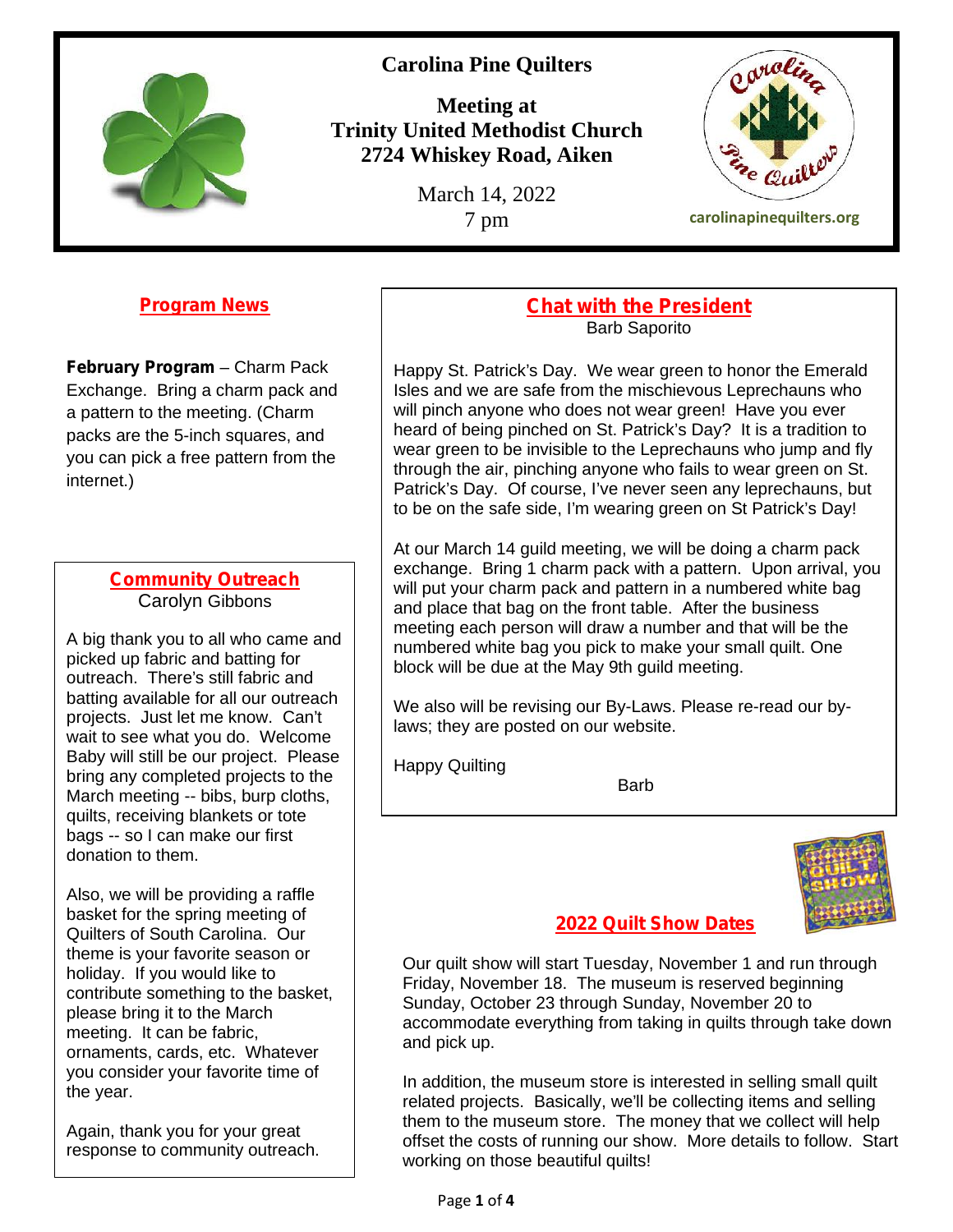# **Board Members**

**President –** Barb Saporito **Vice President –** Vacant **Secretary –** Margot Salzman **Treasurer –** Michele Deschenes **Newsletter Editor –** Karen Erickson **Webmaster –** Adela Dziekanowski

## **Committees**

**Community Outreach –** Carolyn Gibbons **Comfort Quilts –** Doris Leidheiser **Hospitality –** Linda McCloskey **Membership –** Adela Dziekanowski **Quilt Show –** Donna Holman



To continue to receive the benefits of membership in the Carolina Pine Quilters, you need to renew your membership by the March 14 meeting. We treasure your membership in the guild, but if you do not renew by this date, you will no longer be an active member. We hope you find the newsletters, fellowship, and membership in the guild beneficial and choose to renew. The form is available online at

https://www.carolinapinequilters.org/membershipform.html. You may USPS mail the form and payment to Adela Dziekanowski in advance of the March meeting if you cannot attend. Her address is in the old directory, or you may ask her for it by writing to

cpqwebmaster@gmail.com. A new directory will be distributed later in March.

| <b>Treasurer's Report</b> |  |
|---------------------------|--|
| Michele Deschenes         |  |

| <b>Beginning Balance:</b><br>Disbursements:<br>Deposits:<br><b>Ending Balance</b> | \$4216.33<br>26.63<br>\$364.00<br>\$4553.70 |  |
|-----------------------------------------------------------------------------------|---------------------------------------------|--|
| The budget was approved by the board and                                          |                                             |  |

The budget was approved by the board and copies will be available to committee chairs at the March meeting.

#### **Welcome to our new members!**

**Mary Norris** moved here from the Raleigh, NC area and found Carolina Pine Quilters online. She has been quilting for about 6 years now, after being encouraged to start by her daughter. She enjoys trying a variety of new things with her quilting. She also crochets and plays the flute. Mary is married and has one child.

**Barbara Ethridge** has been quilting just over a year. She got started when Betty Yates took her to a quilt shop on Hilton Head Island and she found a quilt kit she HAD to have! Her favorite patterns are traditional quilt blocks, and she dearly loves old reproduction fabrics. She has been sewing for 56 years and has dabbled in card making and jewelry making. Barbara was born and raised in Williston but lived in several other places before returning in 1983. She and her husband, Fritz, have 2 grown sons and 11 grandchildren. Their older son, Jeremy, married Betty Yates' youngest daughter, Rachel.

### **March Birthdays**

| 03/06 Donna Yeskey  |
|---------------------|
| 03/10 Pat Kaufman   |
| 03/27 Marj Coldiron |

### **Early April Birthdays**

04/08 Kris Watson 04/10 Karen Erickson

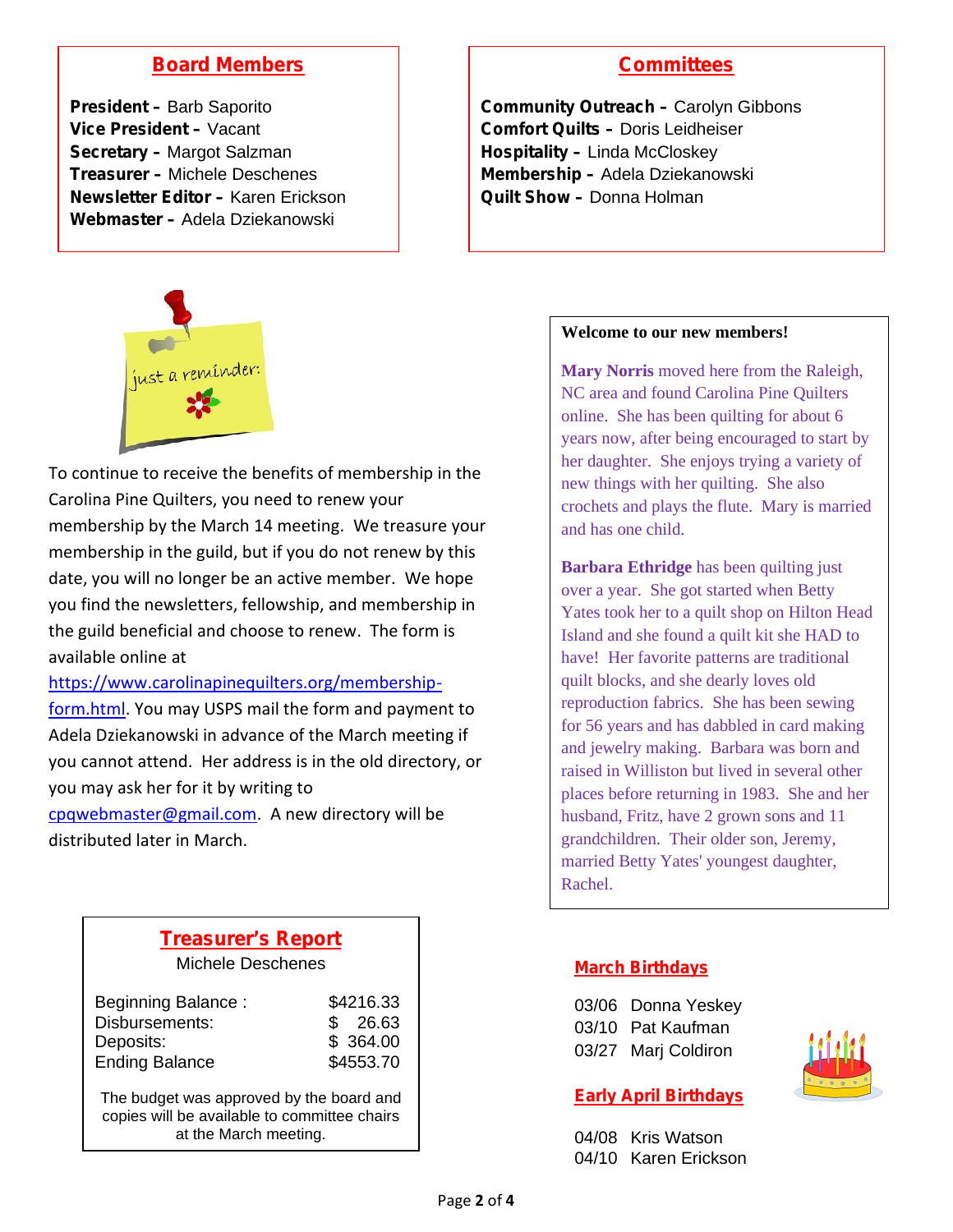

Presenter Linda Yehle at the February guild meeting



**There are a lot of Comfort Quilt blocks not turned in yet.**

**Please turn them in to Doris Leidheiser.**

**Thank you.**





At left: Paula Brown, Susan Congdon, June Yarborough and Marolyn Floyd sing a song written by someone at a retreat they attended. It was sung to the tune of *When the Red, Red Robin Comes Bob, Bob, Bobbin' Along.*

*When a quilter's sewing, she's bob-bob-bobbin' along, along. There'll be no more sobbin' when those UFO's are gone, are gone.*

*Wake up, wake up, you sleepyhead, get up, get up, get out of bed. Cheer up, cheer up, the sun is red. Live, laugh, quilt and be happy.*

*What if I were blue, now I'm quilting through yards of fabric*

*Is this a hobby or have I become a fabric addict?*

*But I feel just like a kid again, today quilting all day long. Cause when quilters gather, they're bob-bob-bobbin' along.*

### **Palmetto Quilt Guild 2022 Festival March 25-27, 2022**

at Hilton Head Beach and Tennis Resort.

1-day admission: \$10, multi-day: \$15

More than 150 quilts, vendors, demos, raffle, silent auction

Foothills Piecemakers Quilt Guild **"Blooming in the Carolinas" 2022 Quilt Show will be held on March 18 & 19** at Pelham Road Baptist Church in Greenville, South Carolina. This show will have vendors on site, a raffle quilt and baskets.